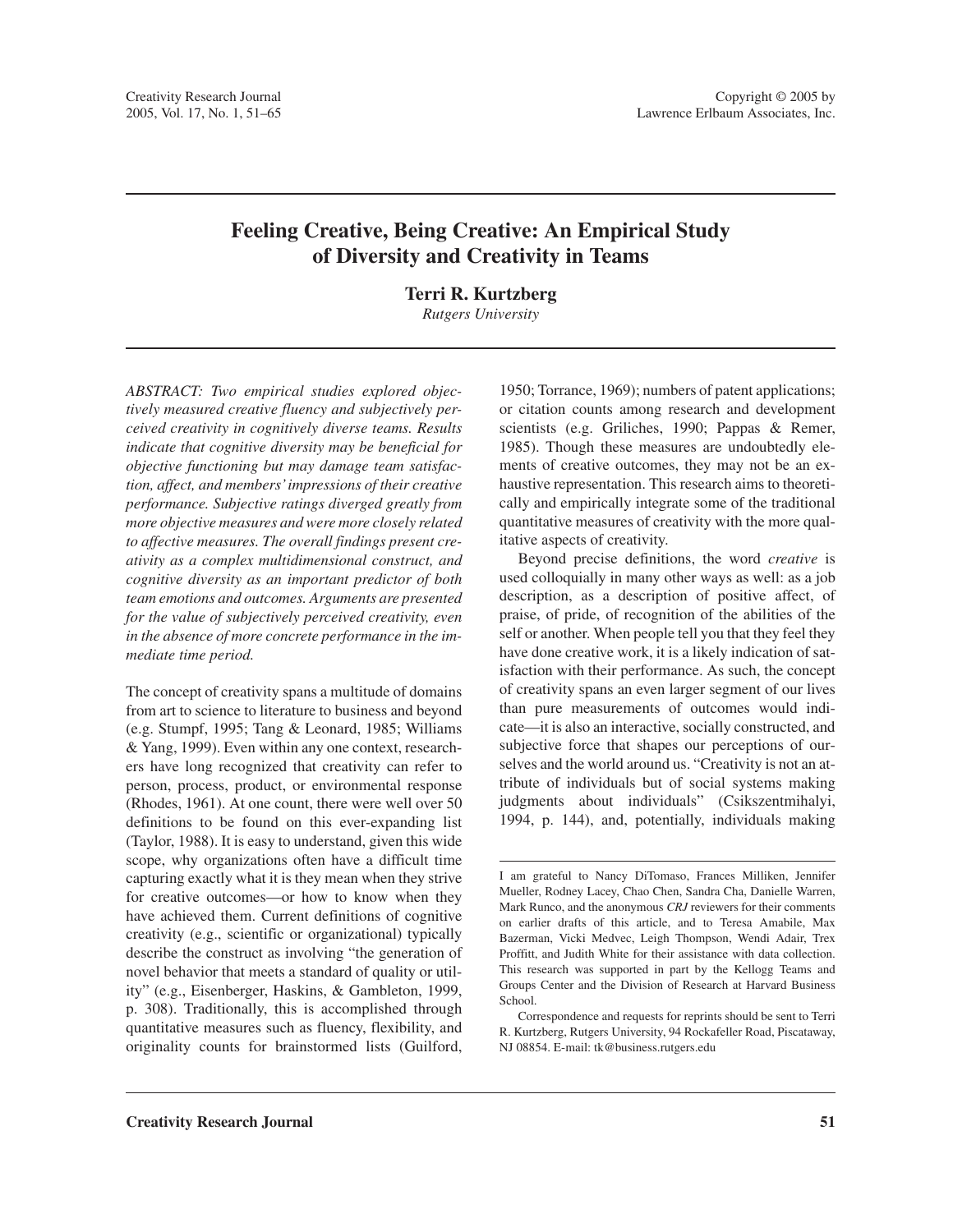judgments about themselves. Creativity can be a positive force in organizations that allows them to progress in the ever-changing marketplace (Woodman, Sawyer, & Griffin, 1993). In addition, creativity can be important for individuals in terms of job satisfaction, fulfillment, and self-esteem.

Organizations have most often sought teams as the primary means toward harnessing the creativity necessary to remain vital and effective (Mohrman, Cohen, & Mohrman, 1995). This research focuses on perceptions of creativity based on group activities, and whether or not these perceptions relate in a reliable way to more quantitative outcomes, by asking the two-part question: How is it that perceptions of creativity arise for individuals in groups, and what kinds of outcomes do they produce? As teamwork becomes an increasingly important part of creative organizational life, it is critical for managers and scholars alike to better understand the factors that lead team members to both (a) perceive themselves and their team as creative and (b) actually produce quantifiable results. The goal of the presented research is to examine the alignment between the two specifically by exploring one characteristic of creative teams: cognitive diversity.

The field of research on creativity began as the study of an individual cognitive and personality trait (Guilford, 1950), has slowly expanded to include more dynamic, interconnected social systems such as workgroups (Kurtzberg & Amabile, 2001; Paulus, Larey, & Dzindolet, 2001) and entire organizations (Woodman et al., 1993). In the move from individual to group-level study, however, the problem of defining creativity becomes exponentially more complicated as group patterns and interactions change the cognitive and affective states and perceptions of the individual team members involved. In this article, the individual and group perspectives are reviewed, after which an alternative model of interaction is proposed for more effectively understanding group-level creative potential.

## **Creativity as a Skill**

At the individual level, creative skill has been extensively measured by creativity researchers as a personality dimension and as a cognitive dimension. Personality-wise, researchers have identified various covariates with creative performance. Oldham and Cummings (1996) summarize the set of stable characteristics that relate consistently and positively to measures of creative performance across a variety of domains: broad interests, attraction to complexity, intuition, aesthetic sensitivity, tolerance for ambiguity, and self-confidence. Similarly, research on creativity as an individual cognitive skill has described the trait as both inherent in the individual and distinct from other forms of intelligence (Cox, 1926; Wallach & Kogan, 1965).

Traditional research in this area often identifies the presence of this trait based on simple paper-and-pencil idea generation tests. However, this methodology has drawn some critical attention based on the context-free nature of "asking individuals how many uses they can think of for a brick or by requesting that they interpret a squiggle in as many ways as possible" (Gardner & Wolf, 1994, p. 49). Though there is certainly some validity to these procedures for measuring fluency and flexibility of thought, creativity in context—in the larger communal and professional systems of groups and organizations—is a more complex and interdependent construct with more room for social and perceptual influences.

When studying groups, there has been little attempt to understand what a group's creative potential would be. Group potential cannot be independent of individual skills: It is unlikely that highly creative group products will develop without any individual capacity for novel idea generation, yet aggregation alone is not the whole story. Recent research (Taggar, 2002) has analyzed the relationship between aggregated individual personality variables (agreeableness, extraversion, and conscientiousness) and team creativity-relevant processes (citizenship, communication, involvement, feedback, conflict-handling, etc.) with group creativity, as rated by outside judges. However, although it is partially informative, this summation is not sufficient because it fails to distinguish potentially relevant differences between a team with both dramatically high and low levels of a trait and a team with all average levels. Group creative potential also needs to be defined in terms of the configuration of skills, or more specifically, the heterogeneity of skills at hand.

## **Group Creativity**

Research on creativity has demonstrated both potential benefits and potential detriments to creative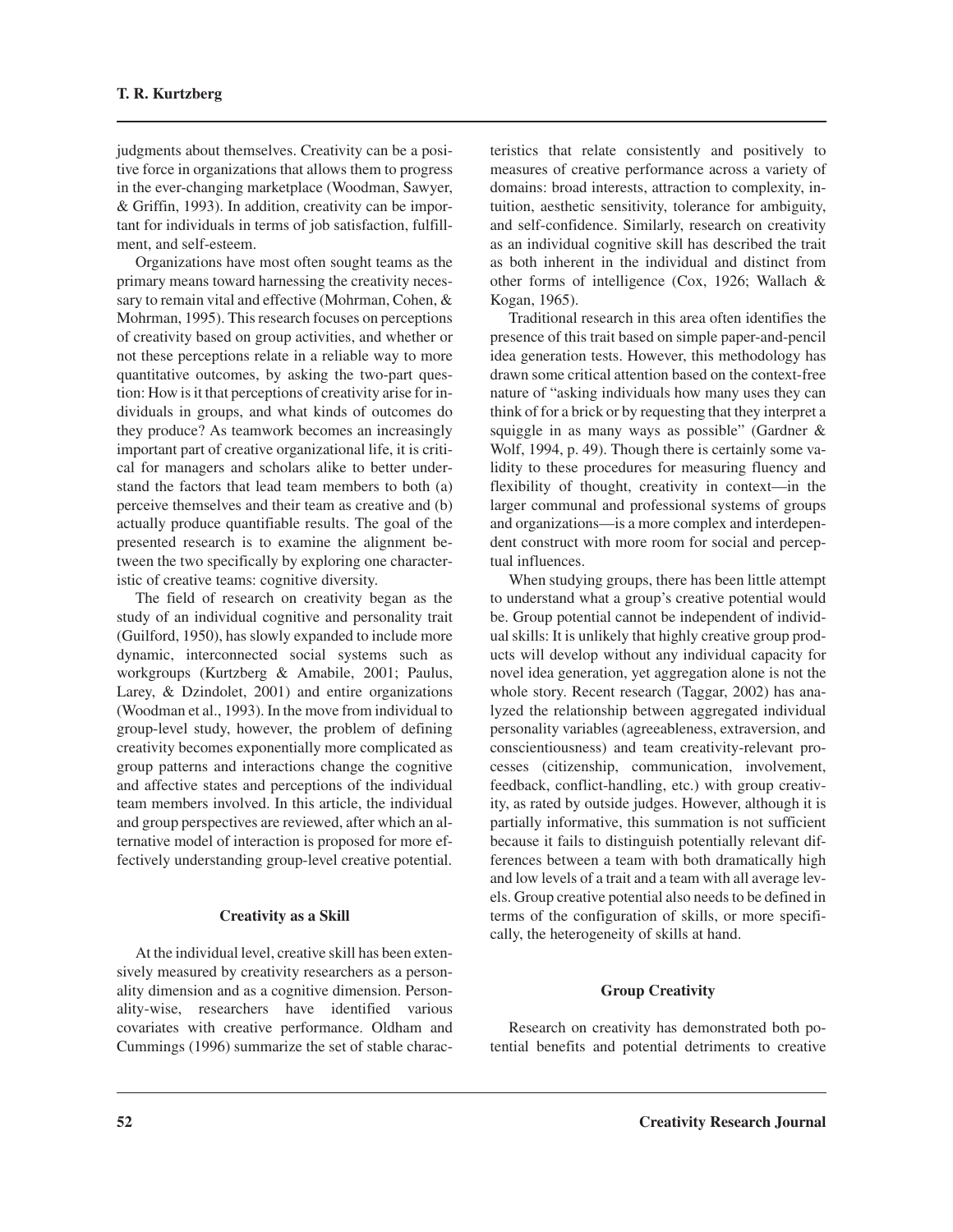work on the group level. On the positive side, Associative theory (Mednick, 1962; Milgram & Rabkin, 1980) describes the increased likelihood of novel ideas generated based on the associations group members will have derived from the expressed thoughts and ideas of others. In other words, statements by one may inspire new ideas in another. Contrast this with extensive research in group brainstorming that demonstrates drawbacks such as social loafing, production blocking, and evaluation apprehension (see Mullen, Johnson, & Salas, 1991) to the group creative process, to the point where nominal groups are seen to produce nearly double the quantity of interacting groups in these studies.

Yet, people consistently *perceive* creative groups to be more effective (Homma, Tajima, & Hayashi, 1995; Paulus, Larey, & Ortega, 1995) and believe that groups will help to produce higher quality ideas (Rowatt, Nesselroade, Beggen, & Allison, 1997) than individuals working alone, despite experimental evidence to the contrary. Commonly held impressions indicate that there is something beneficial about the group interaction process that is clearly not being captured in experimental studies in this area (Kurtzberg & Amabile, 2001).

As a result, it seems that we do not yet have a complete understanding of how the interactions of individuals within a group affect the process. The developing body of literature on group-level creativity largely recognizes the theoretical importance of team-member interactions (Kurtzberg & Amabile, 2001; Paulus et al., 2001; Perry-Smith & Shalley, 2003) but, in terms of measurement, tends to rely primarily on traditional quantitative measures similar to those used most often on individual creativity tasks (e.g., Gallupe, Bastianutti, & Cooper, 1991; Mullen et al., 1991). Research to date has not fully explored whether the type of outcome resulting from group creativity necessarily is, or should be, an identical copy of how we tend to quantify individual creativity, namely, through categorizations of some combination of fluency, flexibility, novelty, and usefulness (Amabile, 1996; Guilford, 1950; Torrance, 1969). This research seeks to expand our conception of group-level creativity by understanding more holistically creativity in the group context. By focusing not only on the quantitative aspects of creative production but also on the qualitative, subjective impressions of the individuals involved, we can gain a richer understanding of how creativity plays a role in our everyday working lives.

## **Creativity and Diversity**

Previous research has indicated that, when faced with complex tasks, groups fare better when they are heterogeneous in nature. Complex tasks require a variety of skills and perspectives to execute well. Research has shown that having variety in terms of functional background, education, company tenure, and knowledge is known to have some positive effects on group decision performance (Hambrick, Cho, & Chen, 1996; Paulus, Brown, & Ortega, 1999; Simons, Palled, & Smith, 1999). There is no doubt that creativity, as a group outcome, is both complicated and elusive. Research has shown that there are links between some forms of diversity and creativity (see Milliken & Martins, 1996), primarily achieved by having a variety of opinions or perspectives in the group. For example, Rubenson and Runco (1995) have stated that "while flexibility of thinking and knowledge are both needed … they need not be present in the same individual. What is necessary is that they both be present within the group" (p. 234). This can lead the group toward more original (Van Dyne & Saavedra, 1996), more divergent (Nemeth, 1986), and more complex (Gruenfeld, 1995) group products.

Diversity has been studied extensively through the use of teams whose members are more or less similar to each other on various dimensions. Results demonstrate that a large number of characteristics about individuals may affect the group's processes and performance. Milliken and Martins (1996) have listed 14 different attributes potentially affecting group outcomes on which individuals differ: race/ethnic background, nationality, gender, age, personality, cultural values, socioeconomic background, educational background, functional background, occupational background, industry experience, organizational membership, organizational tenure, and group tenure. That being said, the vast majority of these dimensions are most likely clues that other, more cognitive, differences exist among teammates. Few would argue that it is actually the birth-year of an individual or the color of his or her skin that causes increased performance in a team, although Cordero, DiTomaso, and Farris (1996) found that racially balanced heterogeneous diverse teams produced more patent applications. Instead, one of two underlying mechanisms is most likely operating to create the performance differences we observe: differences in knowledge bases and differences in the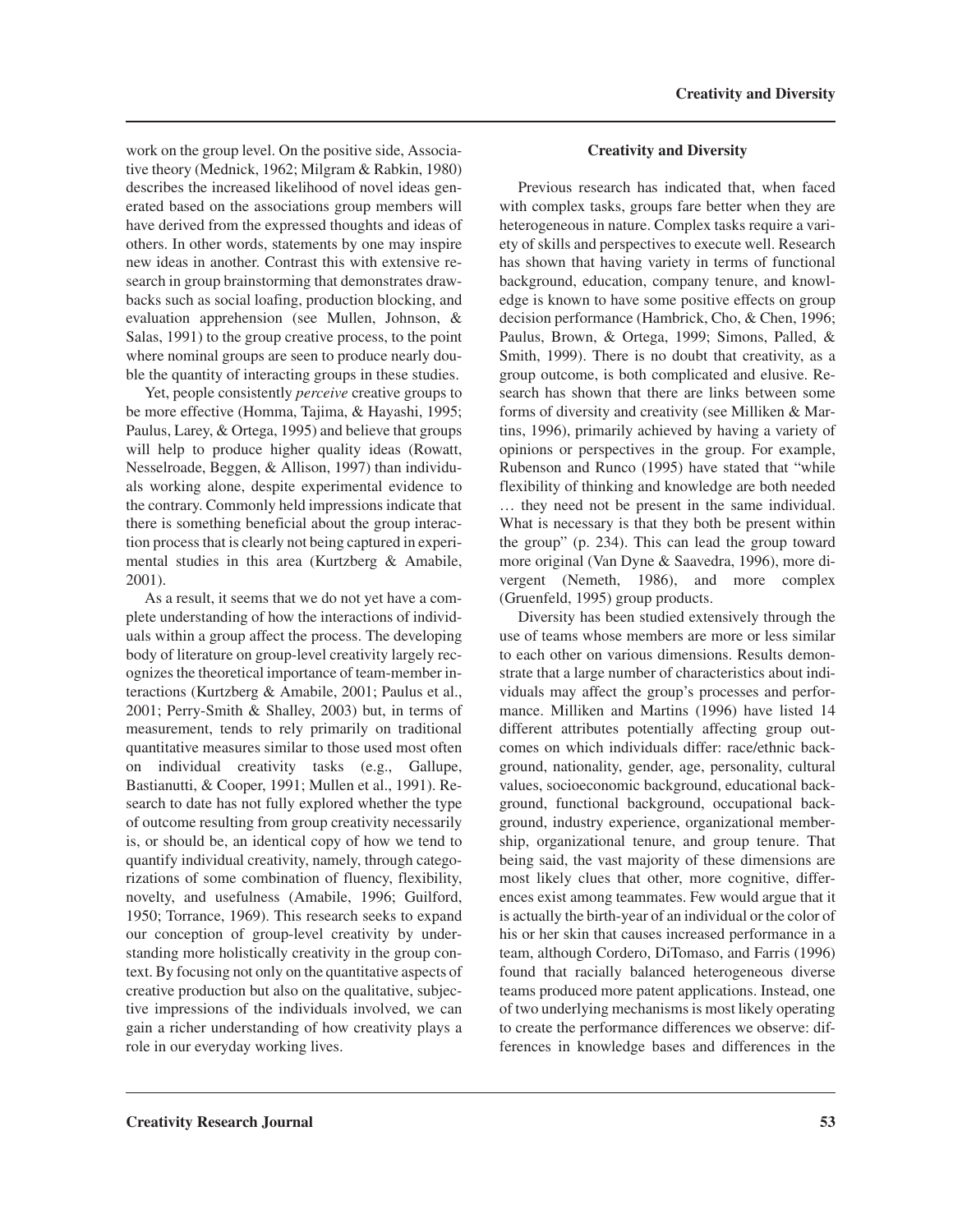cognitive processes that people employ to accomplish their tasks. Cordero et al. (1996) present the idea that differences in race, for example, most likely provide a proxy for both different knowledge perspectives and different cognitive approaches to work. Previous research has yet to disentangle these two mechanisms.

Based on the previous discussion, creativity and groups researchers alike seem to agree that heterogeneity is the key to any group potential on a complex task; however, the question remains about what kind of heterogeneity is the best measure of that potential. Creativity, especially in groups, is primarily a thinking problem, which can benefit from an effective problem-solving process (see Kurtzberg & Amabile, 2001). Different approaches to solving problems, therefore, may be the mechanism in question for how diversity affects these tasks. This research explores the assertion that heterogeneity of individual problem-solving approaches is a more appropriate and more objective measure of group potential than simple heterogeneity on other dimensions. Traditional measures all too often conflate the knowledge that individual group members have ("what you know") with the processes that people utilize ("how you do it"). Though other measures of diversity are no doubt valuable, they lack the specificity to identify whether variation in the knowledge bases or the processes used in the team are the key to their successes. The use of a measure that focuses on the tendency toward a particular process, or problem-solving approach, will allow for a more essential measure of one of these two dimensions.

Though an ideal measure could effectively track *both* the knowledge and the process dimensions, the proposed separation has three distinct advantages. First, focus on the process gets closer to the idea of creativity as a cognitive capacity and not based on specific knowledge, so we can understand the cognitive concept of group level creative potential as separate from any one set of knowledge. Second, it allows for a measure on the group level of analysis entirely, as it is not an aggregate of individual skills, but rather, is representative of the heterogeneity of the group — a fully emergent property of the group. Finally, this measure will help us connect the team-level properties and outcomes (the heterogeneity and the quantitative outcomes of the team) with the individual perceptual outcomes (affect and subjective creativity measures).

Having team members approach and solve problems in a variety of ways is likely to result in more ideas being presented, considered, and combined, and is thus more likely to contribute to creative outcomes. As described above, ideational fluency is certainly one antecedent to creative outcomes, though perhaps not the only one. In terms of Kirton's Adaptation-Innovation (KAI) theory (Kirton, 1989), individual problem solving approaches can be more focused on unstructured, broad, and idea-generation processes (termed *Innovators* in this theory), or incremental, highly-structured, process-oriented approaches (termed *Adapters*). Based on the above, effective group creative performance may need heterogeneity in terms of both generators (Innovators) of ideas and codifiers and organizers (Adapters) of ideas. This dimension provides a good theoretical tool for studying group creative potential because it is not tied to content or context, not representative of previously-held knowledge, not related to any one traditional measure of diversity, and yet is still descriptive of the relevant inputs that individuals bring to the creative group. Based on this, hypothesis 1 posits that the heterogeneity in problem solving approaches will be an effective predictor of increased ideational fluency, which in turn can lead to increased creativity.

H1: Groups with heterogeneous problem-solving approaches will collectively generate more ideas than will their more homogeneous counterparts.

#### **Diversity and Affect**

Members of homogeneous teams, by definition, have something in common with each other. Years of social psychological theory development and research have told us that we are attracted to others who are similar to ourselves in some way. We like them more (Newcomb, 1961), are more willing to share resources with them (Tajfel, et al. 1971), are more likely to trust, and, indeed, even to respect the decisions and business sense of others who are like us (Darr & Kurtzberg, 2000). Similarly, research has shown that culturally homogeneous groups have more equality of participation (Oetzel, 1996). Indeed, group homogeneity is thought to be linked to decreased absenteeism and turnover, and facilitates the formation of positive attitudes (Jackson, et al. 1991). Common cognitive styles, or problem-solving approaches, may also provide the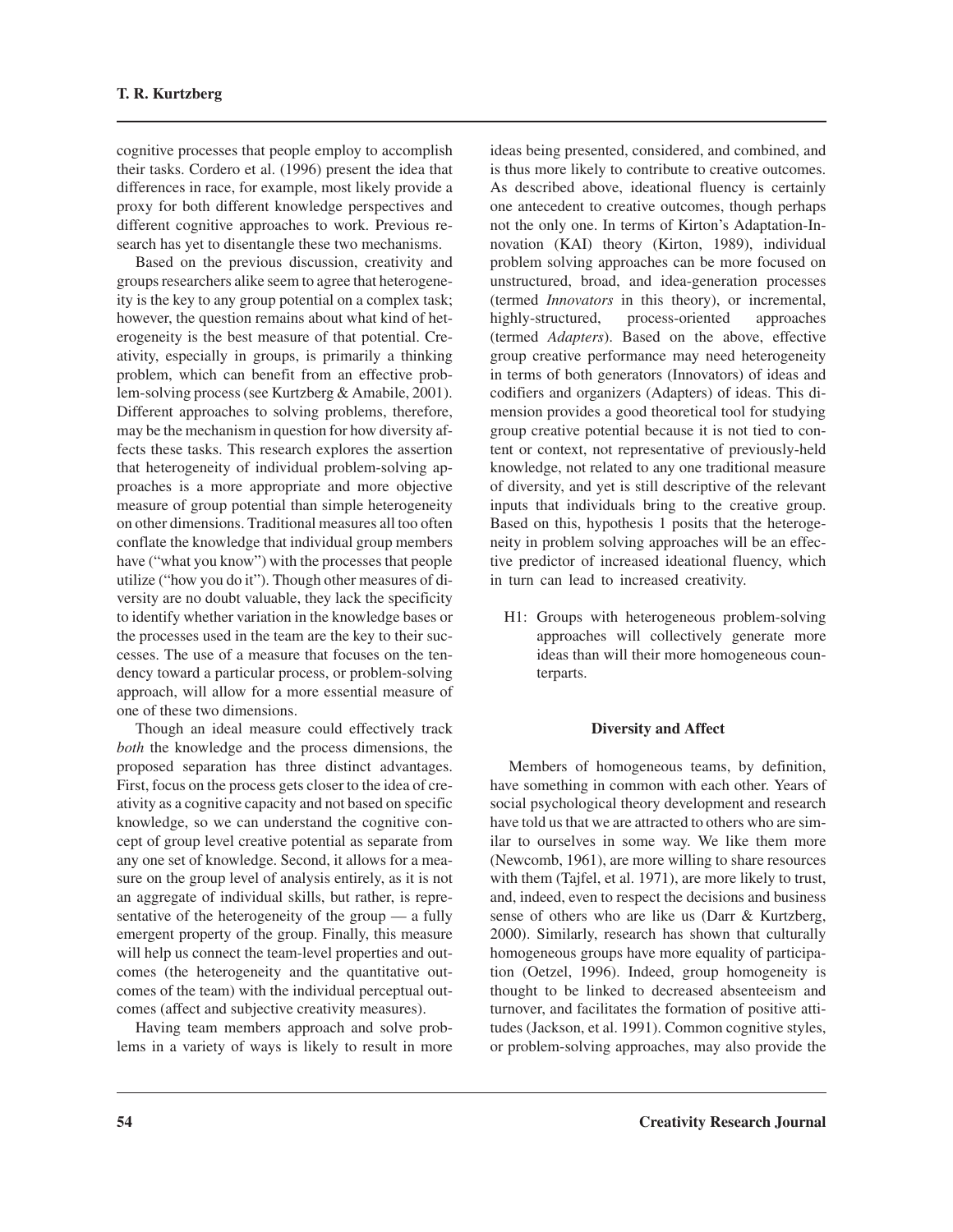basis for such an attraction, as is proposed in hypothesis 2.

A more careful examination of the previous findings on diversity in teams reveals that what appears to be a discrepancy—sometimes homogeneous and sometimes heterogeneous teams seem to excel (Rodriguez, 1998)—is actually a result of the use of different kinds of outcome measures. Homogeneous teams seem to excel at more emotional outcomes such as trust, liking, and positive attitudes, and heterogeneous teams seem to excel at more performance-based outcomes such as originality, complexity, and decision performance. In fact, some studies have demonstrated the potential drawbacks of heterogeneity in terms of the cost on team cohesiveness and affect (see Milliken & Martins, 1996), increases in emotional conflict (Pelled, Eisenhardt, & Xin, 1999), as well as the increased likelihood of employee turnover (Jackson et al., 1991; Wagner, Pfeffer, & O'Reilly, 1984). Cordero et al. (1996) have also recognized that although racially balanced groups appeared to be more productive, both the job satisfaction and the intent to remain in the team suffered in these conditions. These authors describe the psychological discomfort that can result from being in a heterogeneous setting (DiTomaso, Cordero, & Farris, 1996). This discrepancy again indicates the need for finer distinctions to be made in terms of categorizing successful creative teams.

H2: Members of cognitively homogeneous groups will have greater levels of team cohesion and positive affect than will their heterogeneous counterparts.

Is it possible to have these two sets of mechanisms at work in the same groups? Could there exist such a discrepancy between the way the group feels and the way they actually perform? Previous research indicates that this is indeed possible, even likely, for groups. First, research has demonstrated that positive emotions can lead to assumptions of positive outcomes, whether or not these outcomes are objectively verified. Gladstein (1984) found that sales teams' impressions of their effectiveness as a team were based primarily on their communication and trust within the team, although these factors had either no effect, or a negative effect, on actual sales performance. Indeed, it does seem possible for groups to be misled about their

effectiveness based on their positive affective experiences. This is consistent with findings on the mood congruency bias (Bower & Forgas, 2000), which has demonstrated that people tend to evaluate themselves and their environments in ways that are consistent with their current moods.<sup>1</sup> Based on these results, hypothesis 3 posits:

H3: Positive affect will lead group members to perceive higher levels of creativity.

These findings also imply that people may not have accurate perceptions of their own performance. Gladstein (1984, p. 511) concludes that individuals appear to have "implicit models of how certain modes of group process should benefit performance and attribute good outcomes to the group when the appropriate process has been instituted." In fact, the true predictors of actual performance in those data were factors such as market growth and participants' experience levels, instead of the teams' interactions. Harris and Schaubroeck (1988) have also demonstrated that individual perceptions of performance may diverge from more objective measures in a meta-analysis that showed that although peers and supervisors agreed on their ratings of any one individual, that individual's own ratings of themselves diverged from both external assessments. Likely, those individual ratings were related to another, more experiential, variable such as affect.

Finally, it is important to elaborate on why perceptions of creativity and positive affect are critical organizational outcomes, even if independent from more traditional "bottom line" measures. Internal feelings of creativity can drive extraordinary behaviors in many ways. For one, there is ample evidence that when one is instructed to "be creative," creativity on more objective measures rises accordingly (Eisenberger et al., 1999). Therefore, when one maintains a self-image of creativity, this can potentially translate into higher levels of realized creative performance as individuals "instruct" themselves to be creative to live up to this image, and thereby avoid psychologically uncomfortable feelings of inconsistency (Dillehay, Insko, & Smith, 1966).

<sup>1</sup>Of course, it is also possible that moods, both positive and negative, can influence actual creative performance and not just perception. Indeed, there is previous research supporting each of these ideas (e.g. George & Zhou, 2002; Isen, 1999a).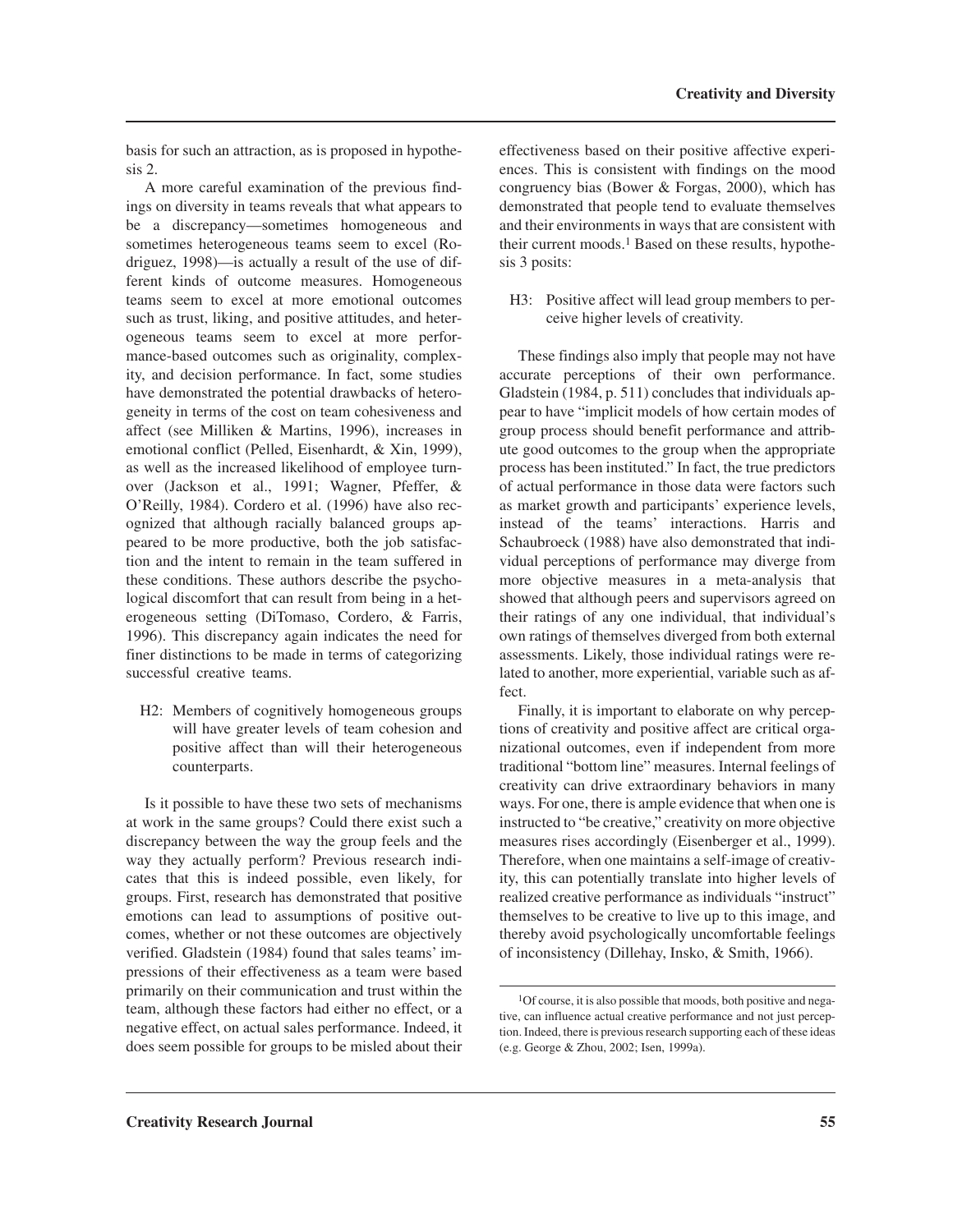Second, traditional measures based on quantity can make it more difficult to recognize the link between ideas and creative outcomes by inflicting a potentially inappropriate time frame of observation. Some researchers have argued that ideas may not reach optimal creative potential upon inception—instead, it may take a recombinant version of several ideas in new contexts before the creativity can be actualized (Hargadon, 2002). Researchers have described creativity as "the intersection of two ideas for the first time," or the "process of destroying one Gestalt in favor of another," or even "translation of knowledge and ideas into new forms " (see Taylor, 1988, for a review of definitions). The dependent measures in the majority of traditional studies of creativity rely on the presence of some definitive outcome within a set time frame (see Amabile & Mueller, in press, for a review). However, in reality it is difficult to set a time limit on *when* to judge whether something is creative. Though each original idea may indeed be creative in and of itself, sometimes the creativity is not recognized as such until the idea is reconceptualized, recombined, or placed into a new context. It could be days, weeks, months, or years later that an idea finds its home within other minds and is recognized as creative.

Next, though research on this is scant at present, there seems to be a link between self-rated creativity and confidence (Satterfield & Muehlenhard, 1997) such that confidence-destroying experiences can lead to lesser perceptions of one's own creativity or, presumably, the opposite: positive associations between high levels of confidence and self-perceptions of creativity. Generally, people perceive creativity to be a positive end (Seligman & Csikszentmihalyi, 2000) and may feel more satisfied with their work and themselves when they feel that they have been creative. Positive affect has been associated with more creative thoughts in terms of divergent thinking (Isen, 1999a) by allowing for cognitive access to a more rich, diversified set of ideas triggered by positive associations (Isen, 1999b). Thus, creative feelings and positive affect may in turn lead to more openness to future creative thoughts. Finally, classic research in the area of teamwork has dictated that individual perceptions and growth of individual teammates are among the key criteria for team effectiveness (Hackman, 1990; Hackman & Oldham, 1976).

In addition, feeling creative may also inspire others to see one as creative based, in part, on principles of self-fulfilling prophecies (Miller & Turnbull, 1986; Rosenthal & Jacobson, 1968). If you believe you are creative, this theory posits, you will act in ways that encourage others to see you the same way. Being considered a creative individual or team in the workplace can provide extra attention, status, opportunity, and responsibility (Perry-Smith & Shalley, 2003). Finally, when convinced of the creativity of ideas, individuals or teams may be more willing to remain committed to seeing them through. Here, the focus again is on how the cognitive diversity of the team can influence both these perceptions of creativity and the performance of the team.

## **Overview of Experiment**

This project engaged two samples in two alternative settings—one in an experimental setting and one in a field setting. In Study 1, groups of MBA students were created with systematically varied compositions to explore (a) the relationship between diversity and objective performance and (b) the relationship between objective performance and subjective creativity. In Study 2, the diversity and team member's perceptions of individual affect and creativity were explored in a more natural field setting with teams engaged in ongoing work products within organizations. The two methods and results sections are followed by an overall discussion section.

#### **Study 1**

#### **Method**

**Participants.** Three hundred fifty seven individuals in 119 teams of three people each participated in this study as part of a business school course in negotiations. The population from which these students were drawn was 32% female, 26% minority, and had an average age of 28.7 years. Teams were constructed randomly other than to ensure that no team was entirely composed of all men, all women, or all minority students.

**Procedure.** Participants were divided into two groups, Adapters and Innovators, based on a modified median split of their KAI scores. Approximately 5% of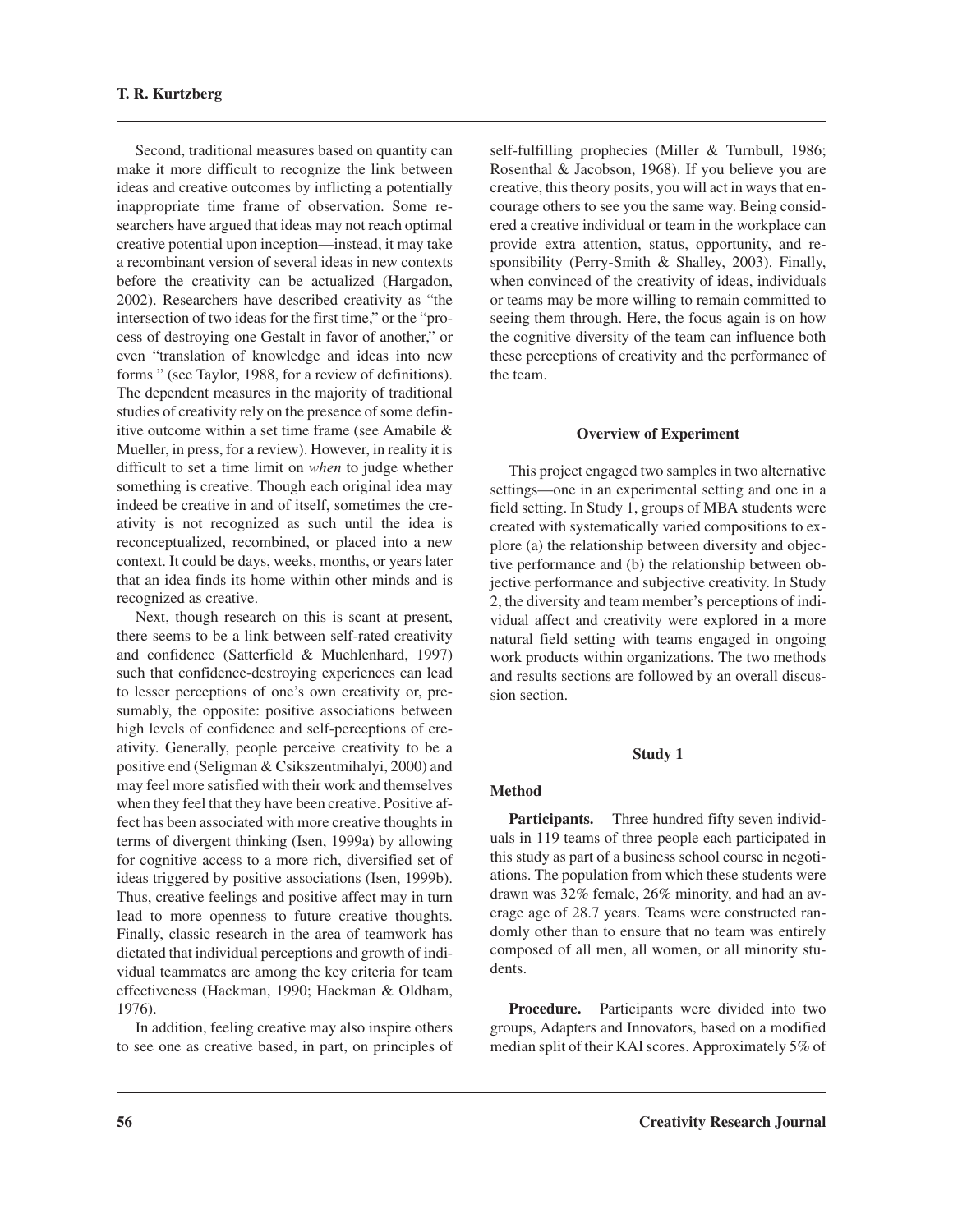scores on either side of the median were eliminated from this study to provide a clearer distinction between Adaptive and Innovative scores (original number of participants = 375). The 33-item KAI instrument (sample items: "How easy/difficult is it for you to present yourself, consistently, over a long period of time, as a person who proliferates ideas? A person who is methodical and systematic?") has demonstrated reliability and construct validity (Bagnozzi & Foxall, 1995), as well as a positive relationship with idea generation tests (Isaksen & Puccio, 1988). Teams of three were created into one of four categories: All Adaptive (all three people with scores below the median), Mixed Adaptive (two below the median and one above), Mixed Innovative (one below the median and two above), and All Innovative (all three people above the median.) Participants were not made aware of how their teams were created, and were not given feedback on the KAI instrument, or their individual score, until the last day of class.

Teams were assigned to one of two sides of a management–labor negotiation simulation, the "Adam Baxter Company/Local 190" (Valley & Medvec, 1996). All participants on the same team received identical information about their side of the case and were given between an hour and a half and two hours to work together to prepare their side of the negotiation. Teams were instructed to design a scoring system to aid their upcoming negotiations, which primarily required them to delineate all of the issues that they considered relevant to the upcoming negotiations based on the "fuzzy" situation presented to them (Crabbe, 1990).

**Objective performance.** The objective performance of the brainstormed lists of issues was established using a fluency measure. Each relevant idea, barring duplications, was counted as a separate point. Fluency, or quantity alone, is the primary dependent measure in a large number of studies on psychological creativity (e.g., Oxley, Dzindolet, & Paulus, 1996; Valacich, Dennis, & Connolly, 1994). Two coders agreed on these counts nearly unanimously (they arrived at the same number in 99% of the cases) and the small number of disagreements were discussed until consensus was reached. It is important to note that the fluency measure was related to flexibility and originality measures, as has been shown in previous research (Kurtzberg, 1998), as teams unanimously listed the same ideas as the first five in their work (those that were listed in the case), and then branched out into more flexible and original ideas from there, creating a high degree of correlation between fluency, flexibility, and originality counts. However, it should be recognized that although fluency is thought to be a predictor of creativity, it is not a criterion of it, and, thus, the objective performance measured here is limited to claims about an antecedent of creativity and not creativity itself.

**Subjective perceptions.** A sub-sample of 72 individuals was given a survey to complete after they had worked with their teams on this project. They were asked to self-rate, among other things, their feelings about their teamwork and the creativity of the scoring system that they had developed in their group work on 7-point scales ranging from 1 (*not at all true*) to 7 (*very true*).

**Perceived creativity rating.** Three items from the questionnaire together comprise the creativity scale: (a) "We were insightful in our work," (b) "I felt like we were innovative in our thinking," and (c) "Overall, I think our scoring system was creative" (Cronbach's  $\alpha = 0.83$ ). It is important to note that in these data, team members did not agree with each other on their ratings of the team's creativity, providing initial evidence on the individual subjectivity of these ratings. This means, however, that analyses in this section were conducted on an individual level.

**Positive affect.** The scales for positive affect and cohesion were combined in this data set because of the strong relationship between them ( $r = .63$ ,  $p = .00$ ). A 6-item scale for positive affect was thus created from items concerning the equality of team member contribution, how well the team worked together, team cohesion, smooth process, positive mood, and enjoyment (Cronbach's  $\alpha = 0.92$ ). Other items on the questionnaire were masking questions to disguise the intent of the study. These items did not relate significantly to any of the variables of interest for this study.

# **Quantitative Results**

An ANOVA was used to determine if the groups were statistically different from each other on the number of issues that each group type established (see Ta-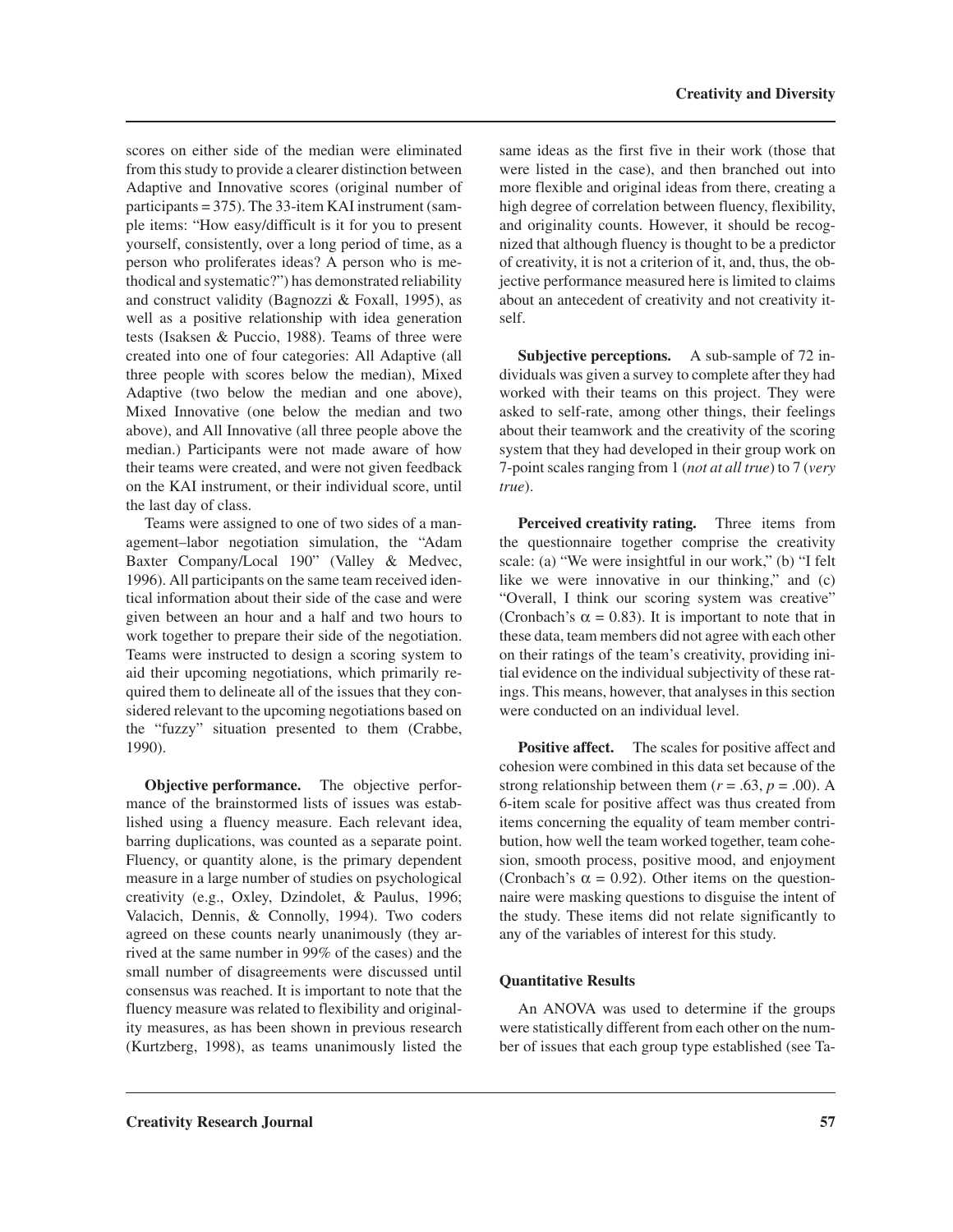| <b>Table 1.</b> Means, Enapoints, Standard Deviations, and Correlations for All Study 1 variables |       |      |       |       |         |      |          |  |
|---------------------------------------------------------------------------------------------------|-------|------|-------|-------|---------|------|----------|--|
| Variable                                                                                          | M     | Min  | Max   | SD    |         |      |          |  |
| 1. Range of KAI scores                                                                            | 23.10 | 6.00 | 48.00 | 14.47 |         |      |          |  |
| 2. Objective fluency score                                                                        | 6.68  |      |       | 2.39  | $-.33*$ |      |          |  |
| 3. Perceived creativity scale                                                                     | 5.08  | 2.33 | 7.00  | 1.11  | $-.101$ | .089 |          |  |
| 4. Positive affect scale                                                                          | 5.27  | 1.67 | 7.00  | 1.15  | .042    | .089 | $.64***$ |  |

**Table 1.** *Means, Endpoints, Standard Deviations, and Correlations for All Study 1 Variables*

\**p* < .05. \*\**p* < .01. \*\*\**p* < .001.

ble 1 for descriptive statistics). The overall ANOVA was not significant (*F* = 1.77, *p* = .15, *n.s.*). Next, a test of orthogonal contrasts (values  $-1$ , 1, 1, -1) pitting the two types of homogeneous teams (all Adaptive and all Innovative) against the two types of heterogeneous teams (mixed Adaptive and mixed Innovative) was used. This test demonstrated that the heterogeneous teams produced significantly more ideas than did the homogeneous teams  $(t = 2.24, p = .027)$ . The two homogeneous types of teams (all Adaptors and all Innovators) were statistically indistinguishable from each other in terms of the number of ideas generated, and so were the two heterogeneous types of teams, providing support for H1, which predicted heterogeneous superiority in this direction (see Table 2 and Figure 1).

**Table 2.** *Number of Issues Delineated by Group Type: Means and Standard Deviations*

| <b>Group Type</b>       | <b>Mean Fluency</b><br><b>Score</b><br>(Objective) | <b>Standard</b><br><b>Deviation</b> |  |
|-------------------------|----------------------------------------------------|-------------------------------------|--|
| 3 Adapters              | 6.1                                                | 1.6                                 |  |
| 2 Adapters, 1 Innovator | 7.0                                                | 2.1                                 |  |
| 1 Adapter, 2 Innovators | 7.2                                                | 2.9                                 |  |
| 3 Innovators            | 5.9                                                | 2.4                                 |  |



**Figure 1.** *Mean objective fluency score by group diversity type.*

#### **Subjective Creativity Results**

Of primary interest in this study was the relationship between the creativity rating scale and the fluency coding of the scoring system (for those individuals who completed the survey only.) As predicted, there was no significant correlation between these two sets of ratings  $(r = .089, p = .456, n.s.)$ , indicating that individuals' ratings of their team's creativity did not relate at all to the objective coding of the team's work. In other words, an individual who rated his or her team's work as highly creative was just as likely to be on a low-performing team as a high-performing one, in terms of the more objective fluency measure. Instead, the self-rated creativity scale related more strongly to the positive affect scale,  $(r = .64, p = .00)$ , providing some support for H3—positive feelings will lead to perceptions of high performance.

## **Study 2**

## **Method**

**Participants.** The data for this study were collected as part of a multi-year, longitudinal study known as the Team Events and Motivation Study.2 Participants were 237 individuals on 26 teams in seven different organizations in three different industries (chemical/pharmaceutical, high-tech, and consumer products). Team size ranged from 3 to 20 people per team, and teams were studied for an entire project or project phase from start to finish. The length of time that each team participated in the study ranged from approximately 6 weeks to nearly 9 months. The average age of participants was 38.2 years, with an average of 7.7 years of experience with the current employer,

<sup>2</sup>Data were collected primarily by Teresa Amabile under the Division of Research at Harvard Business School.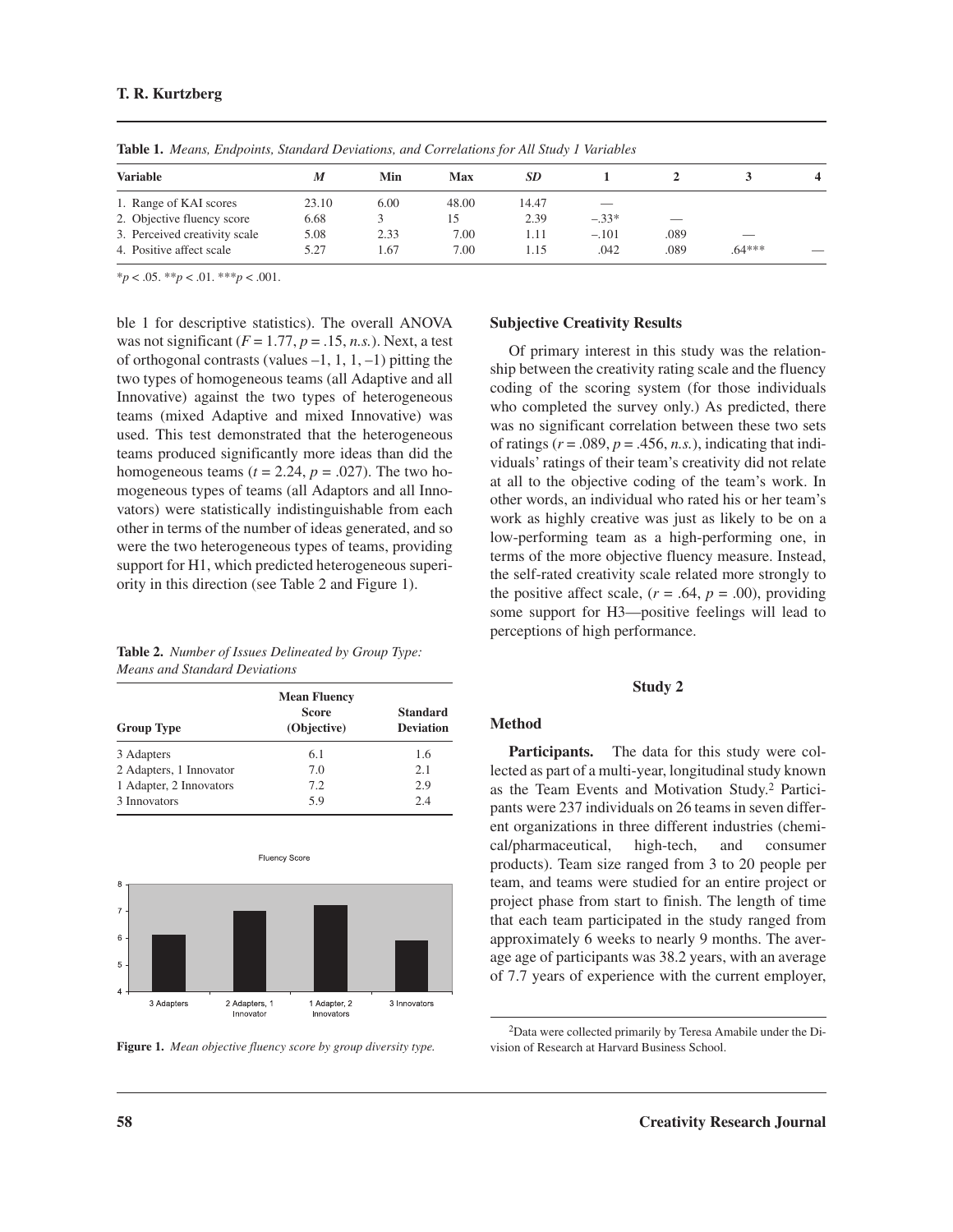and an average of 9 months with the current project team. The sample population was 24% female. Teams were identified by each company's CEO as teams where creativity was important for their work, and then participating teams voluntarily agreed to take part in the study.

**Procedure.** Team members were initially given a series of personality and cognitive style assessments, which included the KAI Inventory. Process data were collected using the Electronic Event Sampling Methodology, which collected information about all types of specific events that might influence team members' daily work and subsequent outcomes on their projects (Amabile, Weinstock, Whitney, Fallang, & Miller, 1997), using an e-mail form called the Daily Questionnaire (DQ). Team members rated both their own work and their team's work on their projects daily by responding to Likert-type scale questions on topics such as their own creative performance, their team's creative performance, their impressions of the team's unity, and their impressions of the importance of the work and events that occurred that day. Response rates on the DQ averaged 75%.

**Diversity.** The diversity of the teams was explored in two ways:(1) using the range of KAI scores on the team and (2) using the standard deviation of KAI scores on each team. Eighty-five percent of the teams naturally fell in what would have been the "mixed Innovative" condition from Study 1, and the other 15% fell in the "mixed Adaptive" condition. In other words, there were no purely homogeneous teams in this data set, but rather teams with greater and lesser degrees of variation on this KAI-based diversity dimension.

#### **Perceived creativity, affect, and team cohesion.**

Individual daily questions that asked the team members about their perceived creativity, affect, and team satisfaction were combined into scales on each of these topics. The perceived creativity scale came from three items: "Based on the team's work on the target project today, *I felt the team was creative*/*I did creative work*/*I felt imaginative*" (Cronbach's  $\alpha$  = 0.89). Again here, the high level of intercorrelation between the affect and the cohesion scales  $(r = .60, p = .00)$  led to the creation of one overall scale with 7 items, "Today, overall, I felt *happy*/*energetic/challenged,*" along with the items for "Based on the team's work on the target project today, I felt *satisfied with the team*/*the team worked well together/I enjoyed my work/I was frustrated with the team* (reverse coded)" (Cronbach's  $\alpha = 0.88$ ). To remain consistent across study, results are presented at the individual level as well here, instead of the team level.3

# **Results**

As opposed to the results seen in Study 1 for objective performance, the range of KAI scores (see Table 3 for descriptive statistics) in this data set was negatively correlated with the perceived creativity scale  $(r = -19)$ ,  $p = .004$ ). The range of KAI scores was also negatively related to how positive team members felt  $(r = -.27, p =$ .00). Similar patterns were observed using the standard deviation as the measure of diversity on teams, although the findings were more modest using this measure (*r* = –.11 and –.17, *p* values of .09 and .01 respectively). This provides support for H2, which predicted that more homogeneous groups would surpass more heterogeneous groups on affective measures. And, as expected, affect related strongly and positively to the perceived creativity scale  $(r = .73, p = .00)$ . This provides additional partial support for H3, which predicted that positive feelings would lead groups to perceive their outcomes as high.

To help identify the causality of this relationship (whether affect caused the perceptions of creativity or vice versa), affect was explored as a possible mediator (Baron & Kenny, 1986) between diversity and creativity ratings. A statistically significant relationship emerged demonstrating that positive affect mediated the relationship between KAI range and daily team creativity ratings. Both the range of KAI scores and the affect scale were significantly related to the perceived creativity scale (see Models 1 and 2 in Table 4), as well as being significantly related to each other, as described above. Finally, when the mediating variable (the affect scale) was added to the regression equation predicting perceived creativity, it reduced the effect of the independent variable (diversity) to nonsignificance (see Model 3 in Table 4). This indicates that the portion of variation being explained by the range of KAI scores

<sup>3</sup>Variance components analysis revealed that team membership accounted for approximately 7% of the variance in the positive affect scale and 3% of the variance in the creativity scale.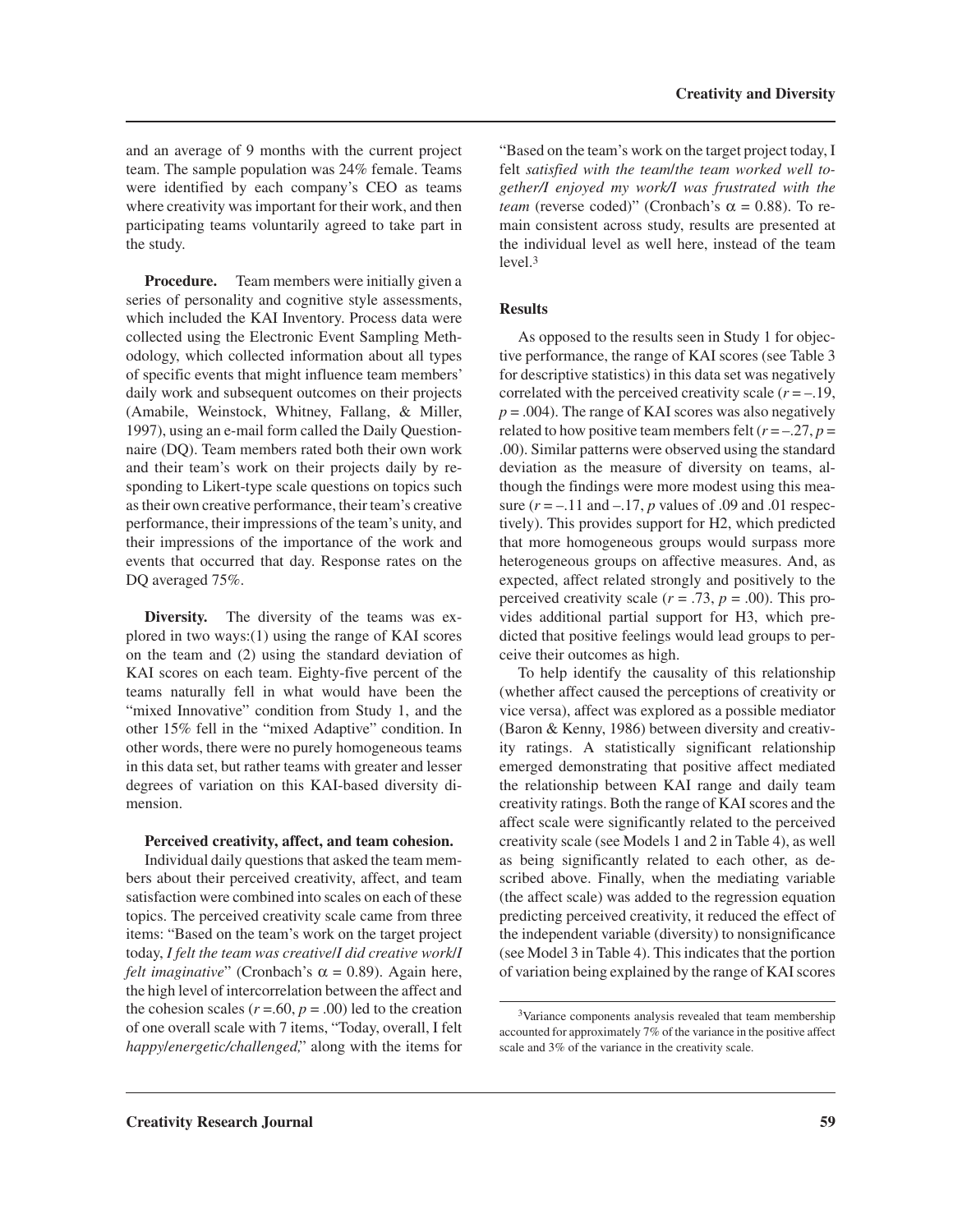## **T. R. Kurtzberg**

| <b>Variable</b>                     | M     | Min   | Max   | <i>SD</i> |          |          |        | 4       |  |
|-------------------------------------|-------|-------|-------|-----------|----------|----------|--------|---------|--|
| 1. Team size                        | 9.51  | 3.00  | 20.00 | 4.37      |          |          |        |         |  |
| 2. Range of KAI scores              | 44.04 | 15.00 | 77.00 | 14.88     | $.42***$ |          |        |         |  |
| 3. Standard deviation of KAI scores | 26.58 | 5.70  | 50.1  | 9.71      | $.39***$ | $.40***$ |        |         |  |
| 4. Perceived creativity scale       | 3.95  | 1.50  | 6.60  | 0.82      | $-.06$   | $-.19**$ | $-.11$ |         |  |
| 5. Perceived affect scale           | 4.52  | 2.59  | 6.76  | 0.66      | $-.18**$ | $-27***$ | $-17*$ | $73***$ |  |

**Table 3.** *Means, Endpoints, Standard Deviations, and Correlations for All Study 2 Variables*

\**p* < .05. \*\**p* < .01. \*\*\**p* < .001.

**Table 4.** *Regression Results Predicting Ratings of Perceived Team Creativity as a Function of Diversity and Affect*

| <b>Values Displayed:</b><br>B        |                   |                                    |                                        |  |  |
|--------------------------------------|-------------------|------------------------------------|----------------------------------------|--|--|
| (standard error of B)<br><b>Beta</b> | Model 1<br>Affect | <b>Model 2</b><br><b>Diversity</b> | Model 3<br><b>Affect and Diversity</b> |  |  |
| Affect                               | $.91***$          |                                    | .91***                                 |  |  |
|                                      | (.056)            |                                    | (.058)                                 |  |  |
|                                      | .73               |                                    | .73                                    |  |  |
| Diversity                            | __                | $-.011**$                          | .00073                                 |  |  |
|                                      |                   | (.004)                             | (.003)                                 |  |  |
|                                      |                   | $-.19$                             | .013                                   |  |  |
| $\boldsymbol{N}$                     | 236               | 236                                | 236                                    |  |  |
| $R^2$                                | .53               | .035                               | .53                                    |  |  |
| F                                    | 267.2             | 8.42                               | 133.11                                 |  |  |

 $**p < .01.$  \*\*\**p* < .001.

is not independent of that explained by the affect ratings. This pattern of results provides stronger support for H3, that positive affect will lead to perceptions of increased performance.

#### **Discussion**

The hypotheses were largely supported in Studies 1 and 2. Study 1 demonstrated that heterogeneous teams outperformed their homogeneous counterparts on a divergent-thinking fluency task, and that the objective and the subjective ratings of team creativity were not necessarily consistent; indeed, group members' own ratings of their creativity were statistically unrelated to more quantitative and objective measures, but instead were related to the measure of affect. Study 2 showed that more heterogeneous teams on this cognitive thinking dimension rated themselves as *lower* on both affect and creativity. Affect, in turn, related positively to the creativity ratings themselves. In addition, affect was shown to mediate the relationship between diversity and perceptions of creativity. Taken together, a picture

emerges of cognitively diverse teams with some advantages (greater diversity is related to a greater number of ideas) and some disadvantages (greater diversity is related to lesser degrees of positive affect and self-rated creativity).

# **Creativity and Positive Affect**

The pattern of results provides some insight into the question of what makes people *feel* as if they've been creative. It is not the case that participants uniformly rated themselves as highly creative, to blindly present themselves in the best possible light. Instead, impressions of creativity are clearly variable—and are systematically related to elements of the social and emotional context of the individual and the team context. Thus, in addition to better performance, relationship, and commitment (Pelled & Xin, 1999; Staw, Sutton, & Pelled, 1994), positive affect may also encourage feelings of creativity.

It is also possible that feeling creative can, in turn, inspire positive emotions. Given the strong association between these two constructs, they may mutually af-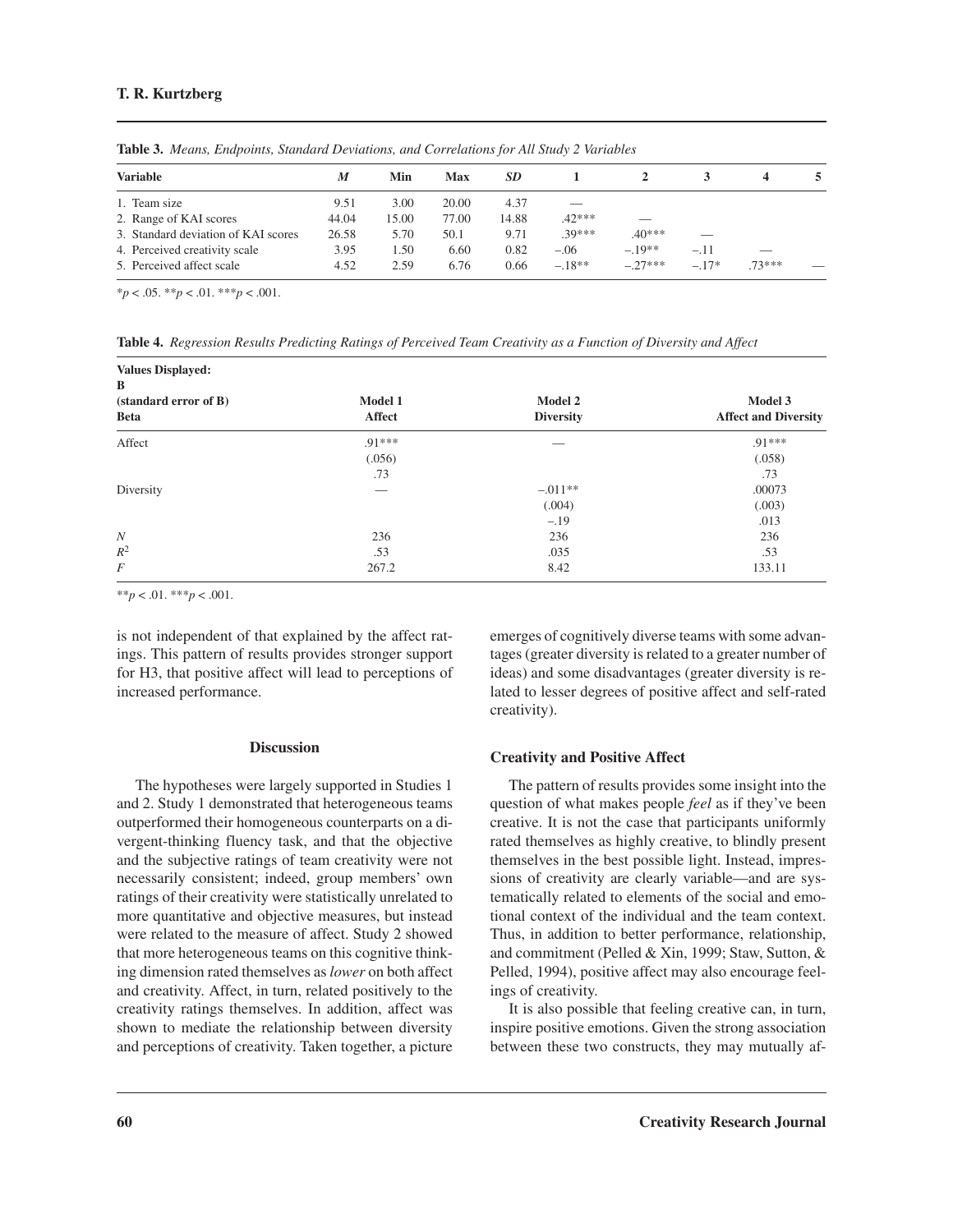fect each other. And although not directly demonstrated in these data, it is possible also that the positive feelings will indeed translate into tangible creative outcomes for organizations at some point for the reasons discussed above. This is consistent with previous research about the astonishing effects of positive affect on individual and team performance (Isen, 1999b; Seligman, 2000). Although perhaps more complicated to track and measure, future research can attempt to explore the more observable long-term ramifications of positive perceptions of creativity on production.

Similarly, it may be the case that a bad day, or a bad feeling among team members, may cloud perceptions so severely that true creativity goes unrecognized. The Study 2 results indicate that large amounts of cognitive diversity in a team can inspire just such bad feelings as well as a lack of feelings of creativity. Interestingly, this is consistent with what Kirton (1989) would likely have predicted based on the theory behind the KAI scale. A larger range of scores indicates that individuals will approach problems from very different perspectives, and the further apart the scores are on a given team, the more frustrating it may be for individuals to work together.

## **Feeling Creative and Being Creative**

Also of value for building a theoretical framework on affect and creativity is the finding that perceptions of creativity don't necessarily bear any relationship to more objective measures of fluency at a single point in time. The Study 1 survey data suggest that perceptions of creativity are indeed only loosely tied, if at all, to these more quantitative and objective measures.

It is possible that when we ask people about their creativity, particularly in the team setting, fluency is not the most salient measure. Instead, some more complicated interaction involving the team dynamics, the work process, and the resulting products may combine to create a holistic judgment of creativity. It may be that each of these elements does indeed influence creativity, and as such, it may be worthwhile to rely on individual impressions of creativity, even in the absence of a precise quantifiable result. Although having a multitude of ideas generated for consideration does serve as an antecedent of creativity, these other, less tangible elements may also be critical for successful end products.

Creativity is clearly a multi-dimensional construct with both objective and subjective elements. Too often people assume a common understanding of the term, when in actuality, as demonstrated above, individuals' impressions of their creativity do not always agree with the more objective system defined by a half-century of research on this topic. As past research has demonstrated, individuals and teams perform more successfully when the goals of the work are well established and clear at the outset (Weldon, Jehn, & Pradhan, 1991). Creative goals should be no exception to this wisdom; if anything, it may be more important to spell out the desired outcome because individual opinions on what makes something creative may diverge. Of primary importance is the need to be clear on what is meant by creativity in organizations.

Given that this research was done entirely with individuals working in project teams, we do not know whether or not the observed affect-to-creative-perception link is particularly inspired by being on a team or not. In other words, it may be the case that the kind of affect that was measured in these two studies was particularly generated by team interaction, and more general, individual feelings of positivism may not translate as directly into feelings of high creativity. What we do know is that at least some forms of team composition seem to inspire affective reactions that can in turn influence perceptions of creativity.

# **Cognitive Diversity and Creativity**

Cognitive diversity seems to act in ways that are consistent with other kinds of diversity: Although there may be benefits to heterogeneity for certain task-outcomes, the emotional well-being of the team members may suffer in the process. Being on a heterogeneous team seems to be hard work—and seems to take its toll on the emotions and the satisfaction of the team members. There are a number of plausible explanations for why heterogeneous teams outperformed their homogeneous counterparts in Study 1, including the presence of a wider variety of skills and presence of a minority influence (Nemeth, 1986), because each heterogeneous team in this study had at least one member with an opposing cognitive approach.

In sum, the Study 1 findings indicate that there may well be an optimal combination of creative talent on a team, and that trying to maximize the creativity on any one team by having every person be highly creative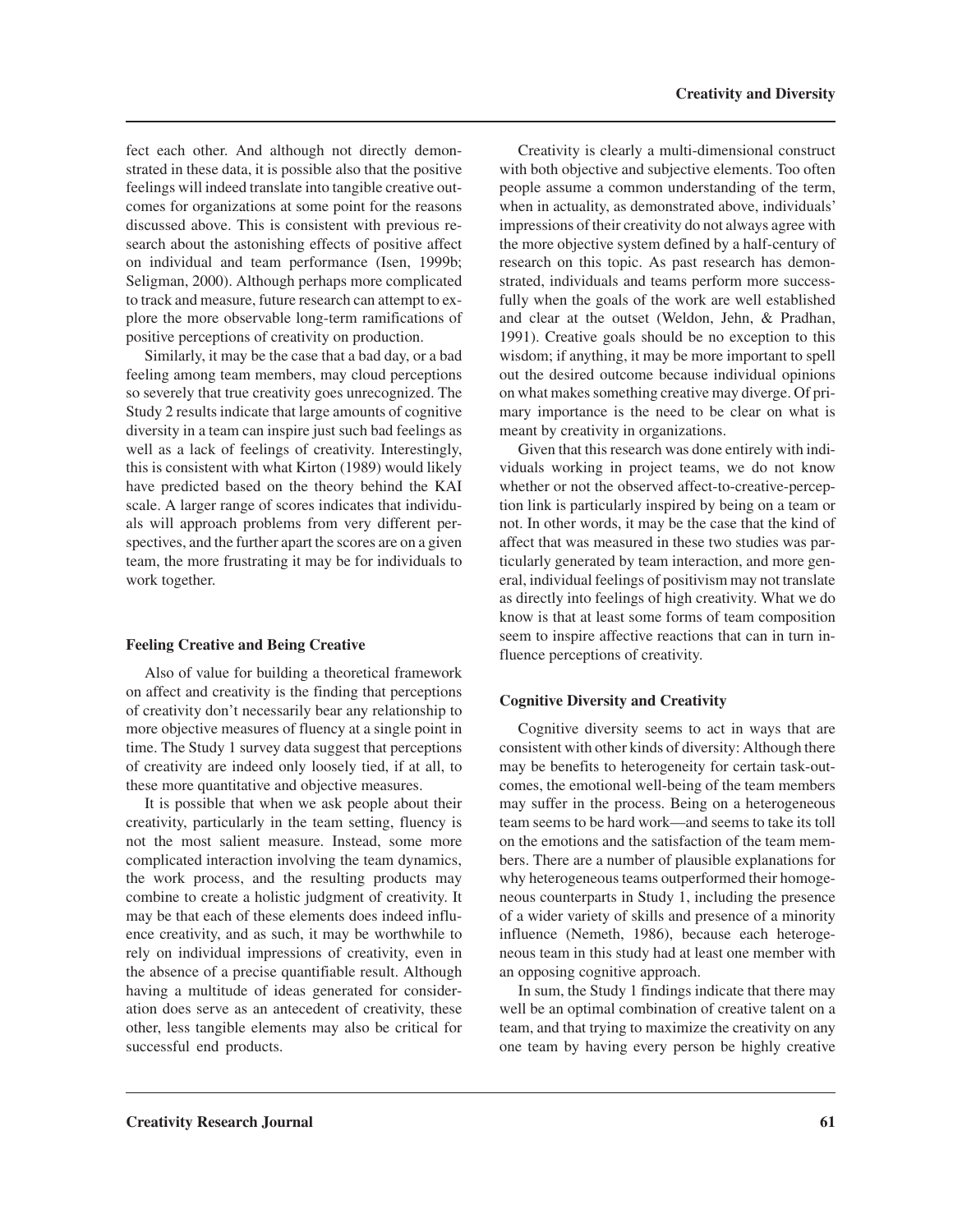may not be the most effective way to optimize creative performance. Indeed, previous research has shown (Kurtzberg, 1998) that having one creative member of a negotiating dyad can reap as much benefit for the pair as having two highly creative individuals. This is consistent with the psychoeconomic theory presented by Rubenson and Runco (1995) that advocates an optimal degree of heterogeneity in teams for the greatest degree of creative functioning. Clearly, there are important interactive dynamics stemming from the cognitive diversity of team members that are affecting the team's interaction and creative production.

Finally, results indicate that having extreme highs and lows on one team is not at all the same as having all middle-range scores on a team. Thus, both perceptual and quantitative measures do not appear to be additive in this way. The results using the standard deviation as the measure of diversity in Study 2 yielded similar, but less strong, results than did using the endpoint data (and, as an aside, tests using the average score yielded no results at all). Regardless of team size, it seems that having extreme differences in cognitive styles on a team has an important impact on the affect, and perceived creativity, of each team member.

# **Comparing Field Data With Experimental Data**

One important difference between the studies is the fact that the Study 2 participants engaged in real projects, with real deadlines, real pressures, and real consequences if things did not get accomplished. Study 1 participants may have had a much lower sense of urgency about their project because their assignment was specifically created as a learning experience for them and there was no lasting consequence for poor performance, beyond the potentially negative effect on their course grade. The pressure that Study 2 participants experienced may have magnified the tensions that they felt in their teams and may have affected their impressions of their overall work.

It is also possible that creativity really did suffer for the heterogeneous Study 2 teams as a result of the real circumstances in which they operated, and this wasn't just a biased perception. For example, Study 2's complex long-term projects may have required clear ongoing communication and cooperation between team members, which may have diminished as diversity increased. The shorter task in Study 1 might have been more resistant to these effects, allowing teams with greater diversity to capitalize on the benefits of multiple perspectives and styles more effectively, given their more limited time frame. However, other research has shown that the negative effects of diversity tend to diminish over time, as team members get to know each other's work styles, and work out their "creative differences" (Watson, Kumar, & Michaelson, 1993).

It may also be the case that the particular task used in Study 1 contained elements that required separate skills at which each Adapters and Innovators tend to excel. This would clearly provide a benefit to teams with some of each type of member. Creative diversity, therefore, may allow for higher performance with some tasks than with others.

## **Implications and Future Research Directions**

Given that many modern organizations use project and problem-solving teams and also strive for creativity from their employees, there are several valuable lessons to be learned from this research. First, selecting team members for creative products might not be as straightforward as choosing the best original or divergent thinkers in the organization and putting them together on one team. Even the creation of novel end products requires a good deal of other steps, beside the initial insight, before any idea is usable. Other types of cognitive skills, including synthesis, organization, procedure, or even political savvy and network access (Perry-Smith & Shalley, 2003), can encourage the success of an idea. Understanding the steps toward a successful end product can help clarify the staffing needs of the team.

Finally, although diversity can be beneficial, it may also come with a cost in terms of the experiences and perceptions of the team members. Having clear goals may alleviate some of this problem inasmuch as individuals can potentially recognize their successes as independent from their emotions. There may be, however, additional real costs to the individual employees in terms of motivation and commitment to their teams and their jobs if diversity issues cause too much strife in teamwork.

It would be useful for future researchers to tease apart the relationship between the individual and the group level affect that potentially results in positive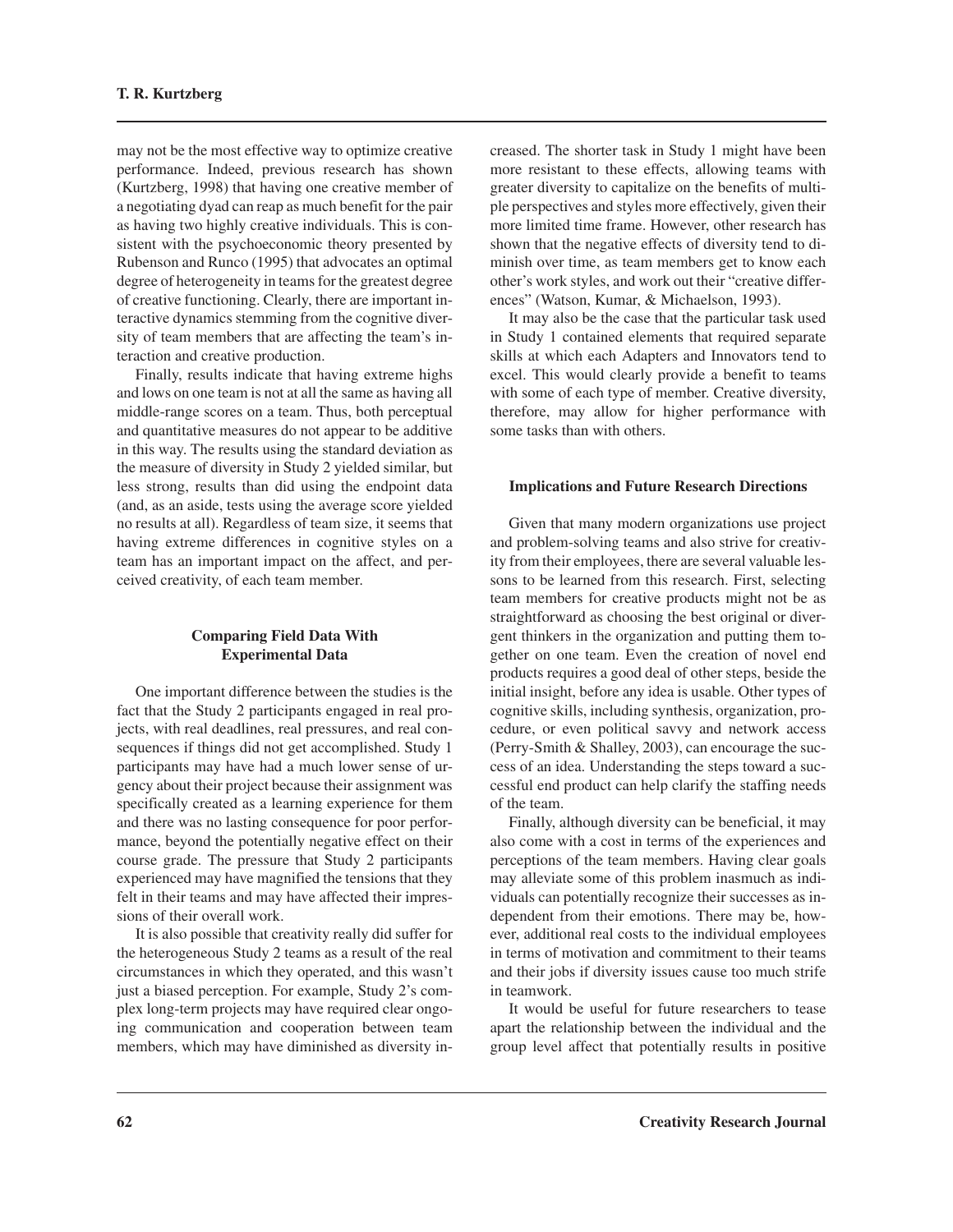perceptions of creativity. Future research can also examine the link between feelings of creativity, emotion, and satisfaction with the "creativity-relevant processes" previously demonstrated in teams: team citizenship, performance management, effective communication, involvement, feedback, and handling of conflict (Taggar, 2002).

Overall, previous research has demonstrated that diversity in organizations must be actively managed to avoid potential negative consequences. This research extends this conclusion by adding creative teamwork as an area where cognitive diversity can be both potentially beneficial and problematic.

#### **References**

- Amabile, T. M. (1996). *Creativity in context.* Boulder, CO: Westview.
- Amabile, T. M., & Mueller, J. S.(in press). Assessing creativity and its antecedents: An exploration of the componential theory of creativity. In C. Ford (Ed.), *Handbook of organizational creativity*. Mahwah, NJ: Lawrence Erlbaum Associates, Inc.
- Amabile, T. M., Weinstock, J., Whitney, D., Fallang, C., & Miller, L. (1997). *What really happens in creative projects: Event sampling through electronic data collection.* Harvard Business School Working Paper 98–036.
- Bagnozzi, R. P., & Foxall, G. R. (1995). Construct validity and generalizability of the Kirton Adaptation–Innovation Inventory. *European Journal of Personality, 9,* 185–206.
- Baron, R. M., & Kenny, D. A. (1986). The moderator–mediator variable distinction in social psychological research: Conceptual, strategic, and statistical consideration. *Journal of Personality and Social Psychology, 51,* 1173–1182.
- Bower, G. H., & Forgas, J. P. (2000). Affect, memory, and social cognition. In E. Eich and J. Kihlstrom (Eds.), *Cognition and emotion.* (pp. 87–168). New York: Oxford University Press.
- Cordero, R., DiTomaso, N., & Farris, G. F. (1996). Gender and race/ethnic composition of technical work groups: Relationship to creative productivity and morale. *Journal of Engineering and Technological Management, 13,* 205–221.
- Cox, C. (1926). *Genetic studies of genius Vol. 2*. Stanford, CA: Stanford University Press.
- Crabbe, A. (1990). *The coach's guide to future problem solving*. Aberdeen, NC: Future Problem Solving Program.
- Csikszentmihalyi, M. (1994). The domain of creativity. In D. H. Feldman, M. Csikszentmihalyi, & H. Gardner (Eds.), *Changing the world: A framework for the study of creativity*. Westport, CT: Praeger.
- Darr, E. D., & Kurtzberg, T. R. (2000). An investigation of partner similarity dimensions on knowledge transfer. *Organizational Behavior and Human Decision Processes, 82,* 28–44.
- Dillehay, R. C., Insko, C. A., & Smith, M. B. (1966). Logical consistency and attitude *change. Journal of Personality and Social Psychology, 3,* 646–654.
- DiTomaso, N., Cordero, R., & Farris, G. F. (1996). Effects of group diversity on perceptions of group and self among scientists and engineers. In M. N. Ruderman, M. W. Hughes-James, & S. E. Jackson (Eds.), *Selected research on work team diversity* (pp. 99–120). Washington, DC: American Psychological Association and Center for Creative Leadership.
- Eisenberger, R., Haskins, F., & Gambleton, P. (1999). Promised reward and creativity: Effects of prior experience. *Journal of Experimental Social Psychology, 35,* 308–325.
- Gallupe, R. B., Bastianutti, L. M., & Cooper, W. H. (1991). Unblocking brainstorming. *Journal of Applied Psychology, 76,* 137–142.
- Gardner, H., & Wolf, C. (1994). The fruits of asynchrony: A psychological examination of creativity. In D. H. Feldman, M. Csikszentmihalyi, & H. Gardner (Eds.), *Changing the world: A framework for the study of creativity* (pp. 47–68). Westport, CT: Praeger.
- George, J., & Zhou, J. (2002). Understanding when bad moods foster creativity and good ones don't: The role of context and clarity of feelings. *Journal of Applied Psychology, 87,* 687–697.
- Gladstein, D. L. (1984). Groups in context: A model of task group effectiveness. *Administrative Science Quarterly, 29,* 499–517.
- Griliches, Z. (1990). Patent statistics as economic indicators: A survey. *Journal of Economic Literature, 28,* 1661–1707.
- Gruenfeld, D. H. (1995). Status, ideology, and integrative complexity on the U.S. Supreme Court: Rethinking the politics of political decision making. *Journal of Personality and Social Psychology, 68*, 5–20.
- Guilford, J. P. (1950). Creativity. *American Psychologist, 5*, 444–454.
- Hackman, J. R. (1990). Introduction: Work team in organizations: An oriented framework. In J. Hackman (Ed.), *Groups that work and those that don't* (pp. 1–14). San Francisco, CA: Jossey-Bass.
- Hackman, J. R., & Oldham, G. R. (1976). Motivation through the design of work: Test of a theory. *Organizational Behavior and Human Decision Processes, 16,* 250–279.
- Hambrick, D. C., Cho, T. S., & Chen, M-J. (1996). The influence of top management team heterogeneity on firms' competitive moves*. Administrative Science Quarterly, 41,* 659–684.
- Hargadon, A. B. (2002). Brokering knowledge: Linking learning and innovation. *Research in Organizational Behavior, 24,* 41–85.
- Harris, M. M., & Schaubroeck, J. (1988). A meta-analysis of self-supervisor, self-peer, and peer-supervisor ratings. *Personnel Psychology, 41,* 43–62.
- Homma, M., Tajima, K., & Hayashi, M. (1995). The effects of misperception of performance in brainstorming groups. *Japanese Journal of Experimental Social Psychology, 34,* 221–231.
- Isaksen, S. G., & Puccio, G. J. (1988). Adaptation–innovation and the Torrance Tests of Creative Thinking: The level-style issue revisited. *Psychological Reports, 63,* 659–670.
- Isen, A. M. (1999a). On the relationship between affect and creative problem solving. In S. W. Russ (Ed.), *Affect, creative experience, and psychological adjustment* (pp. 3–17). Philadelphia: Brunner/Mazel.
- Isen, A. M. (1999b). Positive affect. In T. Dalgleish & M. J. Power (Eds.), *Handbook of cognition and emotion* (pp. 521–539). New York: Wiley.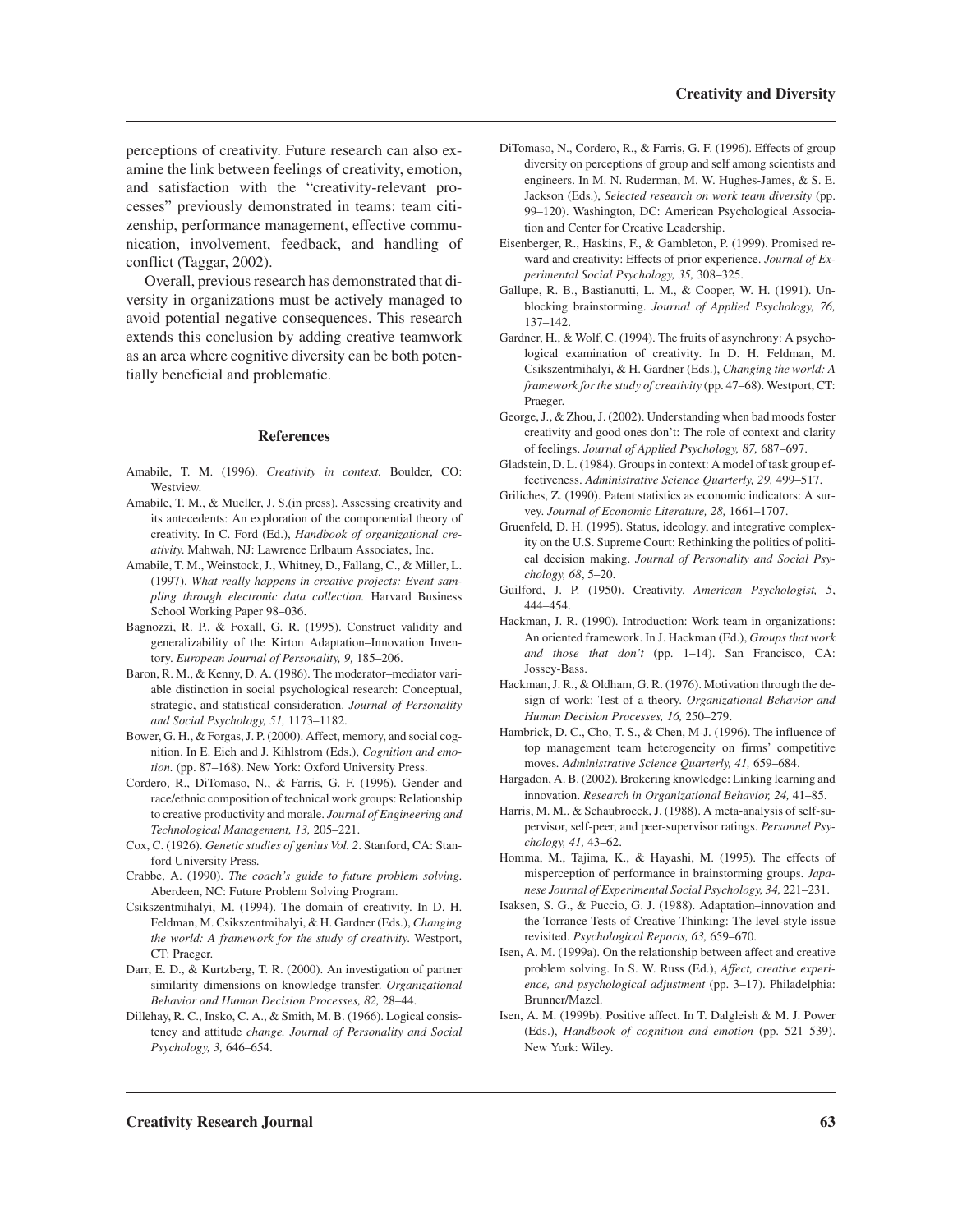- Jackson, S. E., Brett, J. F., Sessa, V. I., Cooper, D. M., Julin, J. A., & Peyronnin, K. (1991). Some differences make a difference: Individual dissimilarity and group heterogeneity as correlates of recruitment, promotions, and turnovers. *Journal of Applied Psychology, 76,* 675–689.
- Kirton, M. (1989). *Adaptors and Innovators: Styles of creativity and problem-solving.* New York: Routeledge.
- Kurtzberg, T. R. (1998). Creative thinking and integrative joint gain: A study of negotiator creativity. *Creativity Research Journal, 11*, 283–293.
- Kurtzberg, T. R., & Amabile, T. M. (2001). From Guilford to creative synergy: Opening the black box of team level creativity. *Creativity Research Journal, 13,* 285–294.
- Mednick, S. (1962). The associative bias of the creative process. *Psychological Review, 69,* 220–232.
- Milgram, R. M., & Rabkin, L. (1980). Developmental test of Mednick's associative hierarchies of original thinking. *Developmental Psychology, 16,* 157–158.
- Miller, D. T., & Turnbull, W. (1986). Expectancies and interpersonal processes. *Annual Review of Psychology, 37,* 233–256.
- Milliken, F. J., & Martins, L. L. (1996). Searching for common threads: Understanding the multiple effects of diversity in organizational groups. *Academy of Management Review, 21,* 402–433.
- Mohrman, S. A., Cohen, S. G., & Mohrman, A. M. (1995). *Designing team based organizations.* New York: Jossey-Bass.
- Mullen, B., Johnson, C., & Salas, E. (1991). Productivity loss in brainstorming groups: A meta-analytic integration. *Basic and Applied Social Psychology, 12,* 3–23.
- Nemeth, C. J. (1986). Differential contributions of majority and minority influence. *Psychological Review, 93*, 23–32.
- Newcomb, T. (1961). *The acquaintance process.* New York: Holt, Rinehart & Winston.
- Oetzel, J. (1996). *Toward a theory of communication processes in homogeneous and heterogeneous groups.* Unpublished doctoral dissertation, University of Iowa.
- Oldham, G., & Cummings, A. (1996). Employee creativity: Personal and contextual factors at work. *Academy of Management Journal, 39,* 607–634.
- Oxley, N. L., Dzindolet, M. T., & Paulus, P. B. (1996). The effects of facilitators on the performance of brainstorming groups. *Journal of Social Behavior and Personality, 11,* 633–646.
- Pappas, R.A., & Remer, D.S. (1985). Measuring R&D productivity. *Research Management*, *28*, 15–22.
- Paulus, P.B., Brown, V., & Ortega, A.H. (1999). Group creativity. In R.E. Purser & A. Montuori (Eds.), *Social creativity Vol. 2* (pp. 151–176). Cresskill, NJ: Hampton.
- Paulus, P.B., Larey, T. S., & Dzindolet, M. T. (2001). Creativity in groups and teams. In M. E. Turner (Ed).*, Groups at work: Theory and research. [Applied social research series]* (pp. 319–338). Mahwah, NJ: Lawrence Erlbaum Associates, Inc.
- Paulus, P. B., Larey, T. S., & Ortega, A. H. (1995). Performance and perceptions of brainstormers in an organizational setting. *Basic and Applied Social Psychology, 17,* 249–265.
- Pelled, L. H., Eisenhardt, K. M., & Xin, K. R. (1999). Exploring the black box: An analysis of work group diversity, conflict, and performance. *Administrative Science Quarterly, 44,* 1–28.
- Pelled, L. H., & Xin, K. R. (1999). Down and out: An investigation of the relationship between mood and employee withdrawal behavior. *Journal of Management, 25,* 875–895.
- Perry-Smith, J. E., & Shalley, C. E. (2003). The social side of creativity: A static and dynamic social network perspective. *Academy of Management Review, 28,* 89–106.
- Rhodes, M. (1961). An analysis of creativity. *Phi Delta Kappen, 42,* 305–310.
- Rodriguez, R. A. (1998). Challenging demographic reductionism: A pilot study investigating diversity in group composition. *Small Group Research, 29,* 744–759.
- Rosenthal, R., & Jacobson, L. F.(1968).*Pygmalion in the classroom.* New York: Holt, Rinehart, & Winston.
- Rowatt, W. C., Nesselroade, K. P., Beggen, J. K., & Allison, S. T. (1997). Perceptions of brainstorming in groups: The quality over quantity hypothesis. *Journal of Creative Behavior, 31,* 131–150.
- Rubenson, D. L., & Runco, M. A. (1995). The psychoeconomic view of creative work in groups and organizations. *Creativity and Innovation Management, 4,* 232–241.
- Satterfield, A. T., & Muehlenhard, C. L. (1997). Shaken confidence: The effects of an authority figure's flirtatiousness on women's and men's self-rated creativity. *Psychology of Women Quarterly, 21,* 395–416.
- Seligman, M. E. (2000). Positive psychology. In J. E. Gillham (Ed), *The science of optimism and hope: Research essays in honor of Martin E. P. Seligman [Laws of life symposia series]* (pp. 415–430). Philadelphia: Templeton Foundation.
- Seligman, M. E., & Csikszentmihalyi, M. (2000). Positive psychology: An introduction. *American Psychologist, 55,* 5–14.
- Simons, T., Pelled, L. H., & Smith, K. A. (1999). Making use of difference: Diversity, debate, and decision comprehensiveness in top management teams. *Academy of Management Journal, 42,* 662–673.
- Staw, B. M., Sutton, R. I., & Pelled, L. H. (1994). Employee positive emotion and favorable outcomes at the workplace. *Organization Science*, *5,* 51–71.
- Stumpf, H. (1995). Scientific creativity: A short overview. *Educational Psychology Review, 7*, 225–241.
- Taggar, S. (2002). Individual creativity and group ability to utilize individual creative resources: A multilevel model. *Academy of Management Journal, 45,* 315–330.
- Tajfel, H., Billig, M. G., Bundy, R. P., & Flament, C. (1971). Social categorization and intergroup behavior. *European Journal of Social Psychology, 1*, 149–178.
- Tang, P. C., & Leonard, A. R. (1985). Creativity in art and science. *Journal of Aesthetic Education, 19,* 5–19.
- Taylor, C. W. (1988). Approaches to and definitions of creativity. In R. J. Sternberg, (Ed.). *The nature of creativity: Contemporary psychological perspectives* (pp. 99–121). Cambridge, England: Cambridge University Press.
- Torrance, E. P. (1969). *Creativity.* San Rafael, CA: Dimensions.
- Valacich, J. S., Dennis, A. R., & Connolly, T. (1994). Idea generation in computer-based groups: A new ending to an old story. *Organizational Behavior & Human Decision Processes, 57,* 448–467.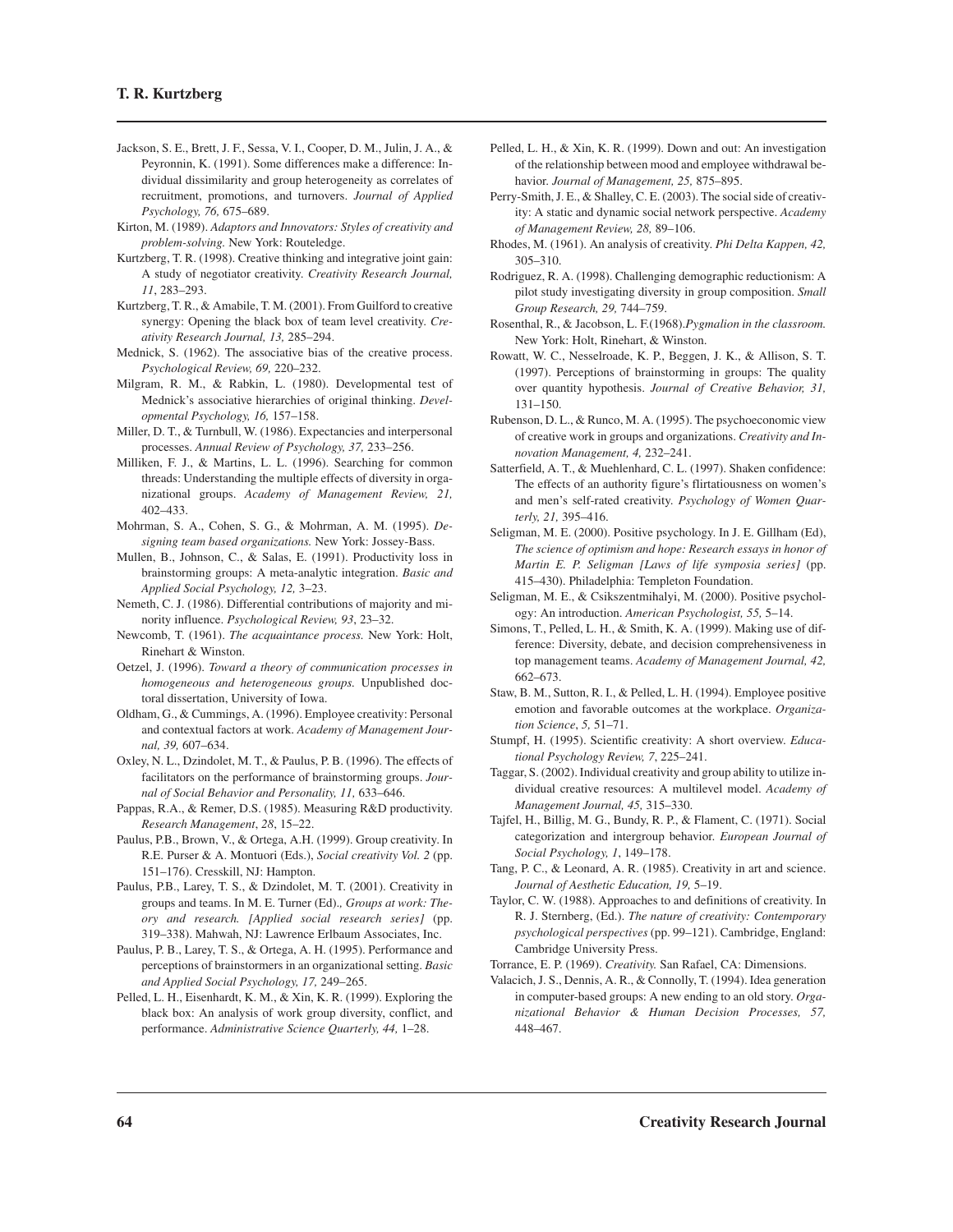- Valley, K., & Medvec, V. H. (1996). *Adam Baxter Company vs. Local 190 [Case and teaching notes].*Boston: Harvard Business School.
- Van Dyne, L., & Saavedra, R. (1996). A naturalistic minority influence experiment: Effects on divergent thinking, conflict and originality in work-groups. *British Journal of Social Psychology, 35,* 151–167.
- Wagner, W., Pfeffer, J., & O'Reilly, C. (1984). Organizational demography and turnover on top-management groups. *Administrative Science Quarterly, 29,* 74–92.
- Wallach, M., & Kogan, N. (1965). A new look at the creativity-intelligence distinction. *Journal of Personality, 33,* 348–369.
- Watson, W. E., Kumar, K., & Michaelson, L. K. (1993). Cultural diversity's impact on interaction process and performance: Com-

paring homogeneous and diverse task groups. *Academy of Management Journal, 36,* 590–602.

- Weldon, E., Jehn, K. A., & Pradhan, P. (1991). Processes that mediate the relationship between a group goal and improved group performance. *Journal of Personality and Social Psychology, 61,* 555–569.
- Williams, W. M., & Yang, L. T. (1999). Organizational creativity. In R. J. Sternberg (Ed.), *Handbook of creativity* (pp. 373–391), Cambridge, England: Cambridge University Press.
- Woodman, R. W., Sawyer, J. E., & Griffin, R. W. (1993). Toward a theory of organizational creativity. *Academy of Management Review, 18*, 293–321.